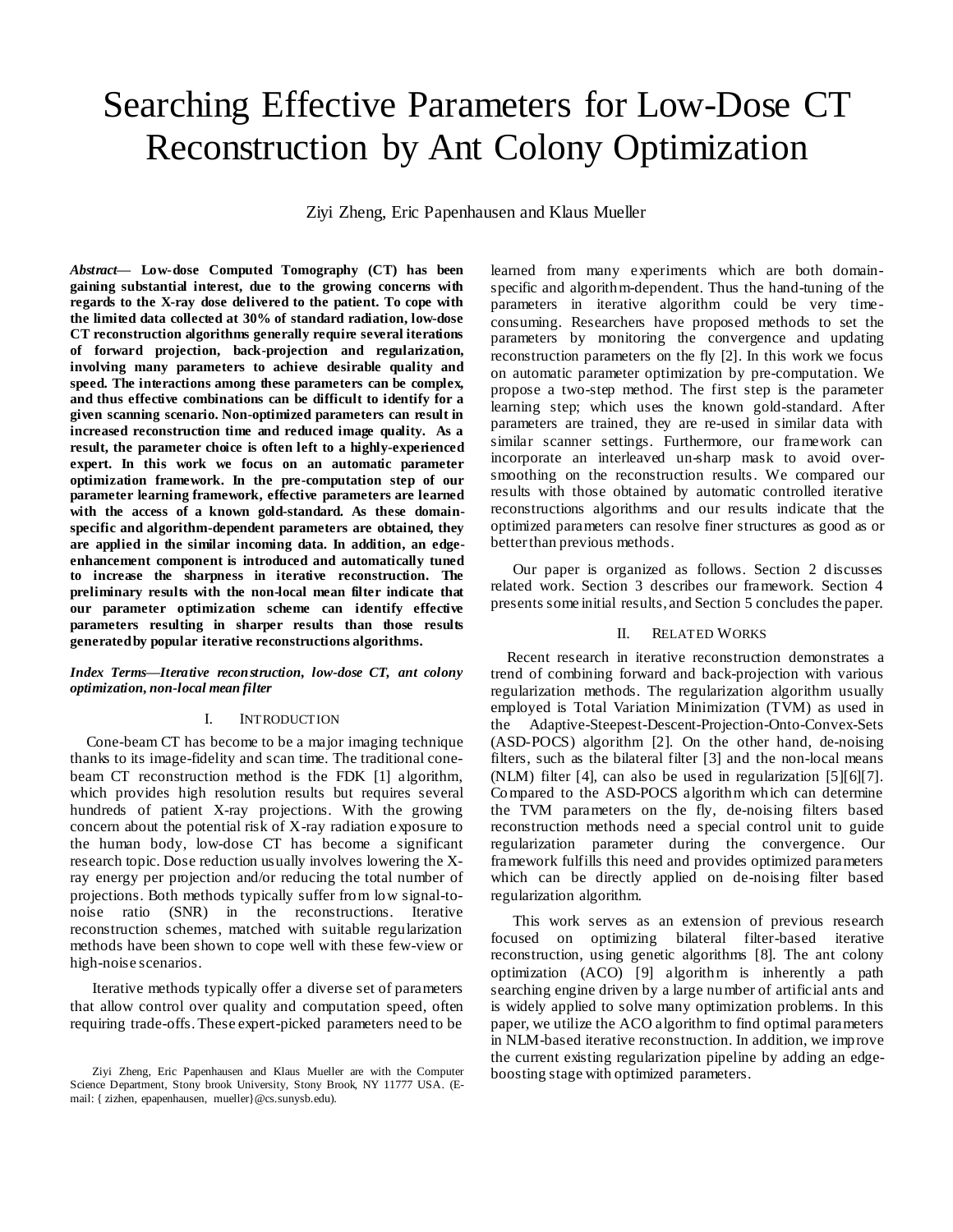### III. APPROACH

## *A. Iterative Reconstruction with Regularization*

We use the OS-SIRT algorithm with GPU-accelerated forward projection and back-projection [\[8\].](#page-3-6) The forward projection operator simulates X-ray images at a certain viewing angle φ. The result of this projection is then compared to the acquired image obtained at the same viewing angle. Here, the weight factor  $w_{il}$  determines the contribution of  $v_l$  to  $r_i$  and is given by the interpolation kernel used for sampling the volume. The forward projection is:

$$
r_i = \sum_{l=1}^{N} w_{il} \cdot v_l \qquad i = 1, 2, ..., M \tag{1}
$$

where  $M$  and  $N$  are the number of rays and voxels, respectively. The correction update is computed as:

$$
v_j^{(k+1)} = v_j^{(k)} + \lambda \frac{\sum_{p_i \in OS_s} \frac{p_i - r_i}{\sum_{l=1}^N w_{il}} w_{ij}}{\sum_{i=1}^N w_{ij}}
$$
(2)

$$
r_i = \sum_{l=1}^{N} w_{il} \cdot v_l^{(k)}
$$
(3)

Here,  $p_i$  represents the pixels in the  $M/S$  acquired images that form a specific (ordered) subset  $OS_s$  where  $1 \leq s \leq S$ and S is the number of subsets. The factor  $\lambda$  is the relaxation factor that scales the corrective update to each voxel. This factor is important in balancing quality and speed and will be optimized by our framework. The factor  $k$  is the iteration counter. It will be incremented when all  $M$  projections have been processed. In the GPU implementation, only the forward projection uses a ray-driven approach, where each ray is a parallel thread and interpolates the voxels on its path. Conversely, the back-projection uses a voxel-driven approach, where each voxel is a parallel thread and interpolates the 2D correction projections. Thus, the weights used in the projection and the back-projection are slightly different but it has minimum effect on the reconstruction quality [\[5\]\[8\].](#page-3-4) 

We use a 2D NLM filter [\[4\]](#page-3-3) for regularization. The NLM filter is a non-linear filter that replaces the pixel located at *x* with the mean of the pixels whose Gaussian neighborhood looks similar to the neighborhood of *x*:

$$
NLM(x) = \frac{\sum_{t \in N} G_a(t) |f(x+t) - f(y+t)|^2}{h^2} f(y)
$$

$$
\frac{\sum_{y \in W} e^{-\frac{\sum_{t \in N} G_a(t) |f(x+t) - f(y+t)|^2}{h^2}}}{\sum_{y \in W} e^{-\frac{h^2}{h^2}}}
$$
(4)

Here,  $x$ ,  $y$  and  $t$  are 2D spatial variables. W is the window centered at x. N is the 2D neighborhood centered at x or y.  $G_a$ is a 2D Gaussian kernel with a standard deviation  $a$ . The variable  $h$  acts as a parameter to control smoohting. Thus, the NLM filter contains several parameters to achieve best quality. For the performance, one observation of NLM filtering is that the computational time spend on NLM does not change as like

it does in TVM regularization.

At the last stage of our regularization scheme, the un-sharp masking is used to avoid over-smoothness in iterative reconstruction. The control factor of sharpness is given by later optimizations.

### *B. Ant Colony Optimization (ACO)*

The ant colony optimization (ACO) algorithm is a swarm intelligence method to search for good paths in discrete graphs. Intuitively, it launches a large number of artificial ants searching for best score. Each artificial ant independently moves in the graph and reports the scores it gets. The probability for an ant to choose an edge connecting two nodes is affected by the moving trend of all ants. More specifically, the probability for choosing one choice will increase if a large number of high score-ants choose it.

Iterative CT reconstruction can be modeled as a classic path searching problem. In this discrete graph of nodes and edges, each node represents a unique state of the volume being reconstructed, after a certain number of iterations and tagged with a score that encodes a quality metric. Each edge represents the computation of a correction pass and a regularization pass. The weight on an edge represents the time cost, which in our case is treated uniformly as one. The overall goal is to find the node having the highest score within a given cost. Since we have a uniform cost for NLM filtering, the problem is reduced to find the best score after a fixed number of steps.

We attempt to optimize six parameters including the relaxation factor  $\lambda$  in Equation (2), the h factor, Gaussian blur factor, window size and block size for the NLM filter in equation (4) and the un-sharp masking factor. These parameters can be different per iteration, resulting in an astronomical search space. For example, assuming we allow 100 discretized values for each parameter and allow 10 iterations, the search space will be  $10^{120}$ . This search space is so huge that simple exhaustive search algorithm will fail to find the optimal solution in a reasonable amount of time.

We adopt a greedy heuristic to prune the search tree. This heuristic guides ants with a "best guess" for the path on which the solution lies. The greedy ant system only searches the best parameter setting for a single iteration, then adopts the best setting and moves on to the next iteration. The solution space can then be reduced from  $10^{120}$  to  $10^{13}$ . Assuming the optimal parameters would be similar or slightly adjusted for adjacent iterations, we can improve the search efficiency through pheromone control. The pheromone for the current iteration is re-used in the next iteration, making ants more likely to choose parameters similar to previous best parameters.

In the following, we describe our version of the ant system in detail. The probability for an ant to choose a discretized value  $j$  for  $i$ th parameter is:

$$
P(i,j) = \frac{\tau_{ij}}{\sum_{q=0}^{R_i} \tau_{iq}}
$$
 (5)

where  $\tau_{ii}$  is the pheromone on value *j* for *i*th parameter and  $R_i$ is the discrete resolution of the *i*th parameter. The value of  $\tau_{ii}$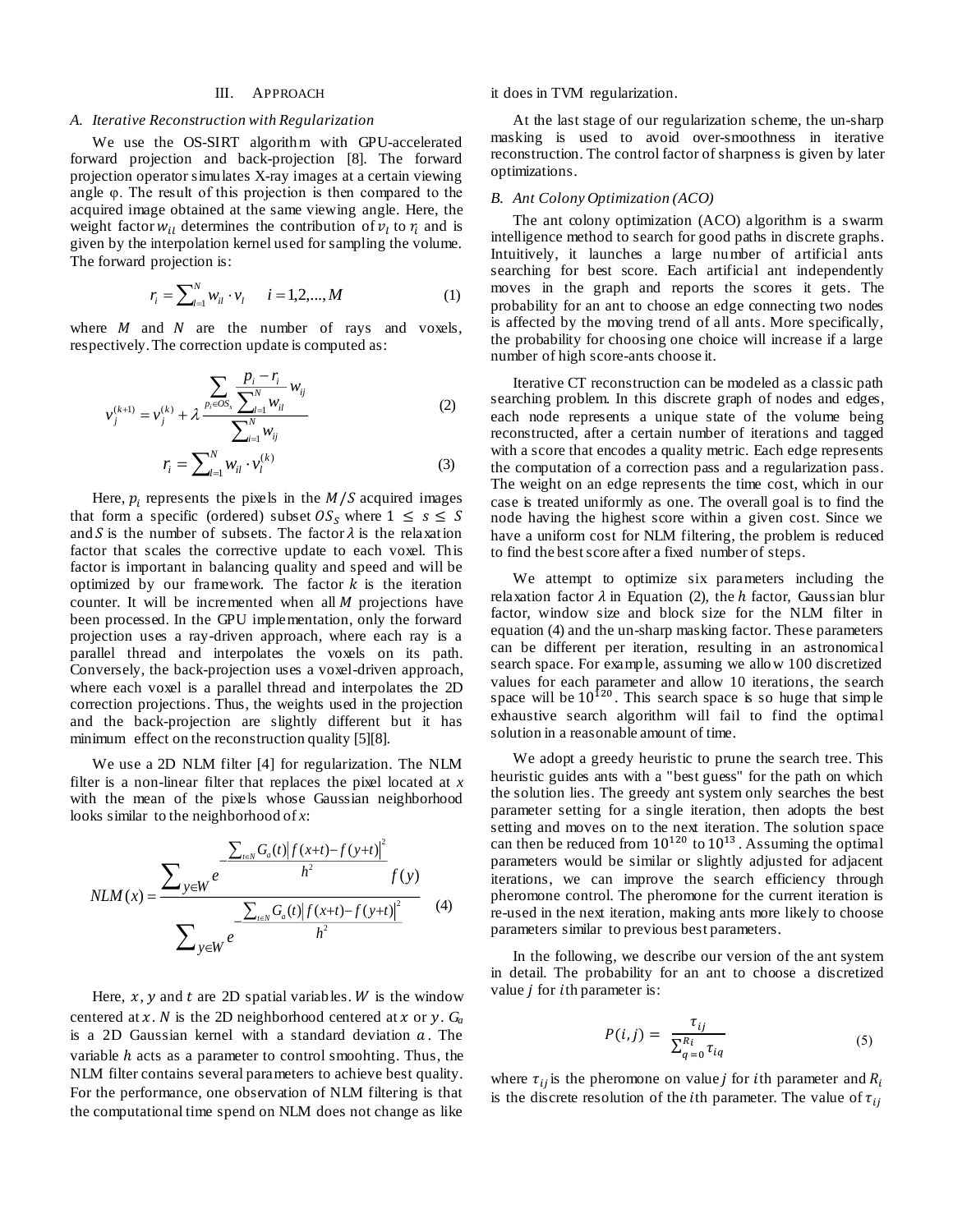is initially set to one; this will allow ants to make purely random decisions. After a small group of ants (in our case it is 10) finishes their moves for all 6 parameters, the pheromone is updated as:

$$
\tau_{ij} \leftarrow (1 - \rho)\tau_{ij} + \sum_{k=1}^{10} s_k / 10 \qquad \forall j \in J \tag{6}
$$

where  $s_k$  is the normalized score (with  $0 < s_k < 1$ ) of the kth ant, as the amount of new pheromone put on  $\rho$  is the pheromone evaporation factor (with  $0 < \rho < 1$ ). The range of pheromone is clamped within  $[0, 1]$ . The equation  $(6)$  updates the pheromone such that later ants will be more likely to follow the path of previous high-score ants. If in the current iteration no ants report better scores than in the previous iteration, we launch another group of ants until better scores are found or the maximum number of ants for one iteration is reached. In the absence of a human observer,  $s_k$  is generated by a computer based on a quality metric. In this paper, we use the correlation coefficient (CC) to determine  $s_k$ .

### IV. RESULTS

In our experiments, we collected two sets of data from a cone-beam CT scanner, a Medtronic O-arm system. We perform the reconstruction algorithms on the central slice only. The detector 1D resolution was 1,024 pixels with pixel-size 0.388mm. The low-dose case was set as 60 evenly-distributed projections and the gold-standard was generated by the FDK algorithm with 360 projections. In the OS-SIRT scheme, we made 40 subsets which contain 1-2 projections. Head phantoms were used to test the parameter optimization algorithm and the training results are shown in Figure 1. The result from 60 iterations of the OS-SIRT algorithm with a constant  $\lambda=1$  is in panel (a) and the gold-standard is in panel (b). 60 iterations of the ASD-POCS result is displayed in panel (c). We use SART instead of ART in this ASD-POCS implementation to make a fair comparison. The ASD-POCS result is smooth but has some typical cartoon-like structures due to the TVM scheme. On the other hand, our trained results (d) are the more similar to the gold standard (b) and can preserve sharper details than ASD-POCS can (c).

Figure 2 shows the plot of trained parameters through 60 iterations with CC scores. We can see that the CC score stops improving after 25 iterations. Figure 3 shows the plot of relaxation-correction factor  $\lambda$  in equation (2). The optimized parameter suggests starting with a bigger value around 2.0 and gradually decreasing to 0.0. Note the overall decreasing trend contains a certain amount of perturbation and there was very little correction after 40 iterations.



Figure 2. The correlation-coefficient CC through 60 iterations





Figure 1. A central slice of a reconstruction for a training dataset. (a) low-dose OS-SIRT. (b) gold-standard FDK by 360 projections. (c) low-dose ASD-PCOS and (d) optimized low-dose. (a), (c) and (d) use 60 projections and 60 iterations.